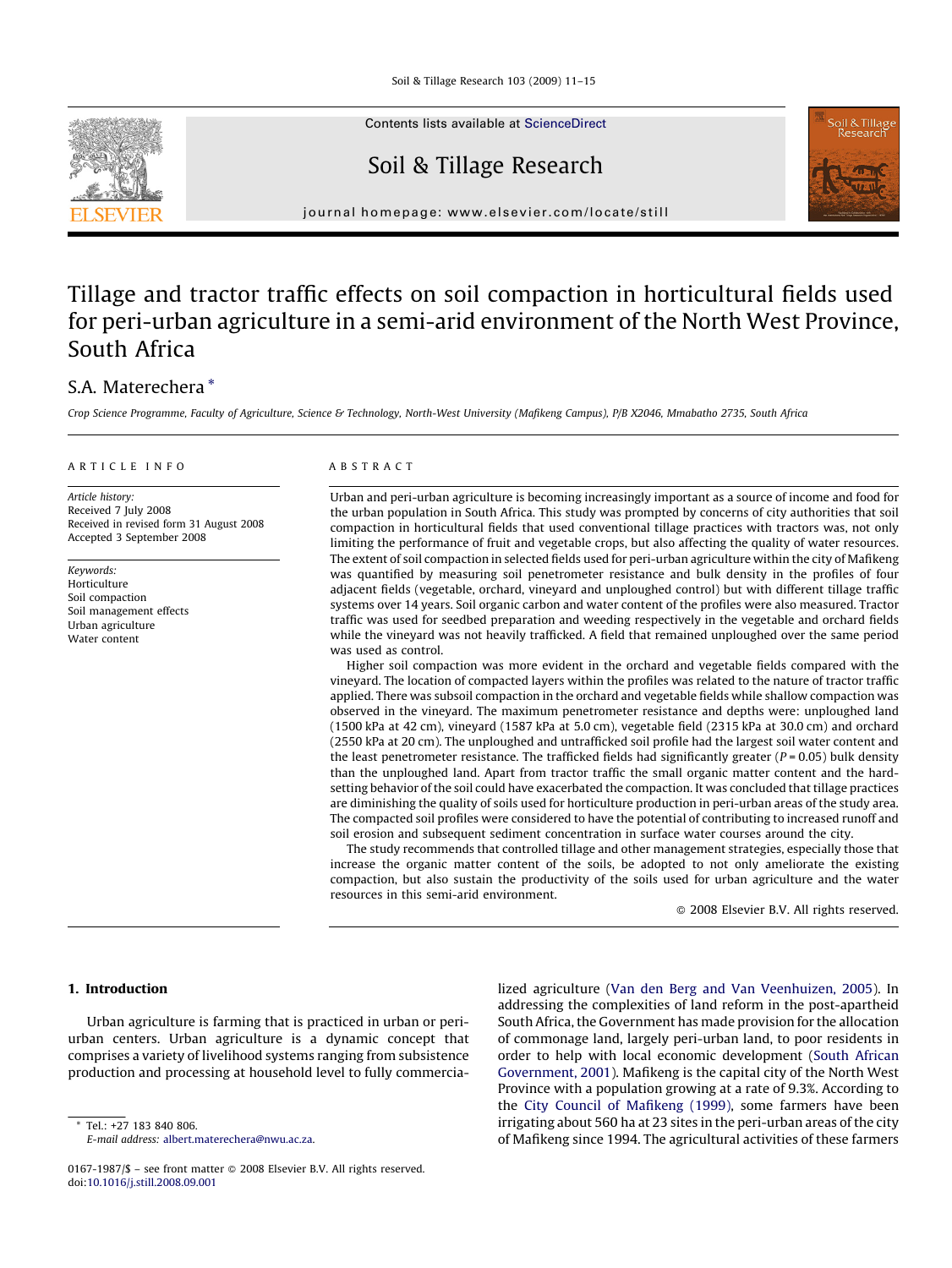principally involve vegetable and fruit cultivation, although the sight of roaming cattle, sheep and goats is also familiar to the residents of the city. The fields vary in size from 0.15 to 1.5 hectares. Urban agriculture can have both negative and positive effects on the health and environmental conditions of the urban population ([Lock and Van Veenhuizen, 2001](#page--1-0)).

Although the major concern among urban agriculture practitioners has been the public health risks and safety of food produced linked to the use of wastewater and pesticide soil contamination, city authorities in Mafikeng have also raised concerns about the possible contribution of urban and peri-urban agriculture to increased sedimentation in the natural water courses whose catchments lie within the limits of the city. Soil compaction is defined as a process of rearranging soil particles to decrease pore space and increase bulk density [\(Raghavan et al., 1992\)](#page--1-0). The compaction of a soil is also associated with reduction in hydraulic conductivity, permeability and diffusivity of water and air through the soil pore system [\(Soane et al., 1981](#page--1-0)). Compaction usually reduces the volume of large pores in the soil and may restrict root growth because of the increased mechanical resistance or poor aeration ([Barnes et al., 1971; Taylor and Brar, 1991; Chan et al](#page--1-0)., 2006).

Soil compaction by machinery traffic in agriculture is a wellrecognized problem in many parts of the world including South Africa [\(Bennie and Krynauw, 1985; Soane and Van Ouwerkerk, 1994;](#page--1-0) [Smith et al., 1997](#page--1-0)). Poor structure resulting from soil compaction by tractor traffic in vineyards has been shown to reduce root development and yields of grapes [\(Louw and Benni, 1991; Van](#page--1-0) [Huyssteen, 1988](#page--1-0)). Soil compaction has been described as the most serious environmental problem caused by conventional agriculture because, it not only affect crop productivity, but also the workability and sustainability of the soil ([McGarry, 2001](#page--1-0)). The susceptibility of soil to compaction has been shown to be a function of many factors including soil texture, soil water content, vehicle weight and its speed, ground contact pressure and number of passes, and the interaction of these parameters with cropping frequency and farming practices ([Smith et al., 1997; Hamza and Anderson, 2005\)](#page--1-0).

Concern has recently been raised by city authorities of the possibility that urban agriculture could be contributing to pollution of water resources due to erosion from the fields. Furthermore, the practitioners of urban agriculture have voiced their concern over poor performance and declining yields of all fruits and vegetables despite the irrigation and fertilizer applied. Although there could be other possible reasons (old age of fruit trees, disease, poor pruning, fertilization and irrigation) for the poor performance of the horticultural crops in urban agriculture, soil compaction was suspected to be the major contributor to the problem. The tractor operations in both vegetable fields and orchards often occur when the soils are moist and prone to compaction ([Hamza and Anderson, 2005](#page--1-0)). The problem of soil compaction could further be aggravated by the hard-setting nature of Hutton soils which are dominant in the area. However, the extent of soil compaction in any of the fields used for peri-urban agriculture has not been quantified. Four fields located within close proximity of each other and lying within the fringes of Mafikeng city were selected to assess the influence of the different tillage and tractor traffic on soil compaction. The objective of this study was to quantify the degree and depth of soil compaction in fields used for urban and peri-urban agriculture in Mafikeng.

#### 2. Materials and methods

#### 2.1. Location of study site

The fields used for the study were located within 5 km of the city of Mafikeng (25°48' S and 25°38' E) in the North West Province, South Africa. The Municipal area slopes from 1410 m a.s.l. in the east to 1210 m a.s.l. in the west [\(City Council of Mafikeng, 1999\)](#page--1-0). Mafikeng has a typical semi-arid tropical savanna climate with a mean annual summer rainfall of 571 mm. The rainfall is unreliable and is highly variable (CV = 31%) in both temporal and spatial distribution. About 68% of the annual precipitation falls between November and January in relatively few heavy downpours, and there is a pronounced dry season from April to September. The annual average evaporation of the area is 2201 mm [\(City Council of](#page--1-0) [Mafikeng, 1999\)](#page--1-0). The mean monthly minimum and maximum temperatures vary from 4.0 °C in July to 17.1 °C in January and 20.4 °C in July to 29.7 °C in February respectively. The surface (0– 20 cm) soil is a red sandy loam with 56% sand, 33% silt, 11% clay, and is classified as a Hutton form ([Soil Classification Working](#page--1-0) [Group, 1991](#page--1-0)). The equivalent classification according to the FAO/ UNESCO system is a Luvisol.

#### 2.2. Field management practices

All the fields were established in 1994 from virgin lands and have been used for producing vegetables, vines and an orchard. The orchard contained lines of seven different fruit trees (Apple, Apricot, Plum, Fig, Peach, Prim and Pecan), all irrigated using a basin system while the vineyard and vegetable fields were irrigated with drip and sprinkler systems respectively. A major difference in the management of the fields lied in the intensity of tillage and traffic. While no traffic occurred in the control and vineyard, both the orchard and vegetable fields were exposed to conventional tillage systems involving random uncontrolled tractor traffic. The control field was fenced and left fallow but was occasionally burnt and grazed lightly to cattle. The vegetable field was ploughed twice a year to about 20 cm, harrowed and leveled during seedbed preparation. The orchard on the other hand was weeded twice or thrice annually by using a disc harrow pulled by a 56 kW tractor over the surface. The tractor weight was 2536 kg. Rear tyres were 0.44 m wide, pressure 220 kPa and front tyres were 0.23 m wide, pressure 150 kPa. The fields have been in continuous cropping for the past 12 years.

#### 2.3. Measurements

For statistical analysis, the four fields (orchard, vineyard, vegetable and unploughed control) were considered as mainplots while sampling depth in each main-plot, served as sub-plot treatments. Soil strength and bulk density were used to characterize the state of compaction in the fields (Hå[kansson](#page--1-0) [and Lipiec, 2000\)](#page--1-0). In March 2005, soil penetrometer resistance was measured in each field using a stainless steel hand operated soil cone penetrometer (model ASAE S313.2) with a dial gauge conical probe of  $30^\circ$  and base diameter of 12 mm (Geotron Systems Pty. Ltd.). Fifty random penetrations were made in each field and cone resistance was recorded at 1.0 cm increments to a depth of 50 cm from the surface. At the same time when penetrations were made, soil samples were collected with an auger at depths of 0–10, 10–20, 20–30, 30–40 and 40–50 cm from 20 randomly selected positions within the field. The samples were dried in the oven at 105  $\degree$ C to determine gravimetric water content. Soil bulk density was measured in the 0–10, 10–20, 20–30, 30–40 and 40–50 cm layers in each field using the clod method ([Blake and Hartge, 1986](#page--1-0)).

#### 2.4. Analysis of data

All data were subjected to analysis of variance (ANOVA) using the PROC GLM command of the SAS statistical package ([SAS](#page--1-0) [Institute Inc., 1991](#page--1-0)). The LSD t-test was used to compare means at